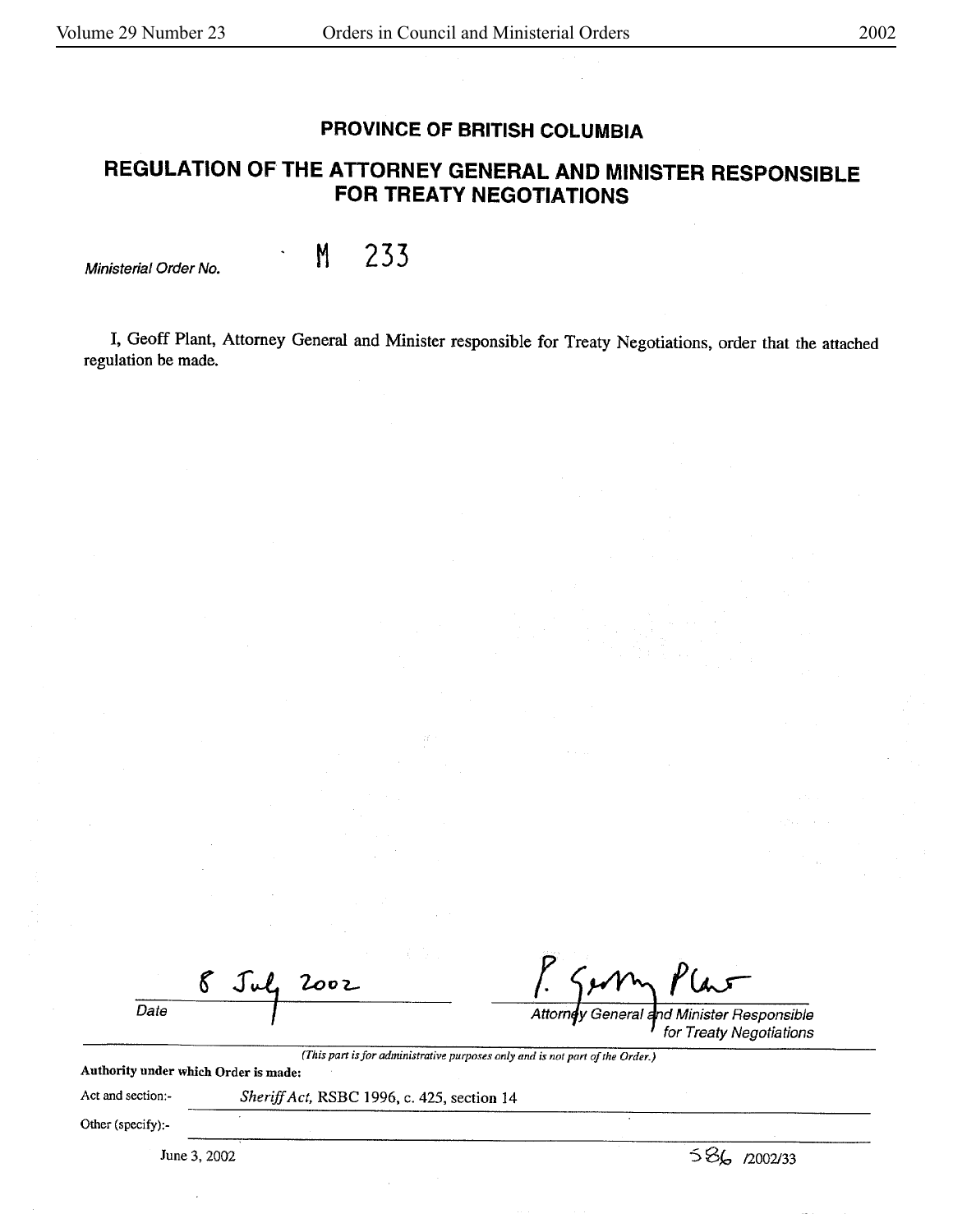## **COURT SECURITY REGULATION**

## **Restricted zones**

- **1** For the purposes of the definition of **''restricted zone''** in section 6.1 (1) of the *Sheriff Act,* the following parts of court facilities are designated as restricted zones:
	- (a) the judges' chambers area, including all offices, passageways, elevators, work areas, lounges, libraries and storage areas primarily intended for the use of the following:
		- (i) judges, masters and other judicial officers;
		- (ii) the judicial staff and court facility staff providing support to the persons referred to in subparagraph (i);
	- (b) the court registry area, including all offices, passageways, elevators, work areas, storage areas and lounges primarily intended for the use of court registry staff;
	- (c) cells;
	- (d) sheriffs' areas, including all offices, passageways, elevators, work areas, storage areas and lounges primarily intended for the use of sheriffs;
	- (e) jury rooms.

## **Screening**

- **2** For the purposes of the definition of **"screen"** in section 6.1 (1) of the *Sheriff Act,* the following manners or methods of searching a person are prescribed as screening:
	- (a) holding a metal detector on ornear the person's body;
	- (b) requiring the person to pass by or through a metal detector or an explosives detector,
	- ( c) using a fluoroscope to view the exterior and interior of clothing worn by the person or of anything carried by or accompanying the person, including, without limiting this, any bag or briefcase carried by or accompanying the person;
	- (d) a pat-down frisk search of the person in a private area of the court facility by a sheriff of the same gender as the person being screened;
	- ( e) requiring the person to empty the contents of his or her pockets or to empty the contents of anything carried by or accompanying the person, including, without limiting this, any bag or briefcase carried by or accompanying the person, and examining the contents.

#### **Restricted zone access**

- 3 The following persons are authorized to enter restricted zones:
	- (a) judges, masters, other judicial officers, judicial staff, court facility staff, court registry staff and sheriffs;